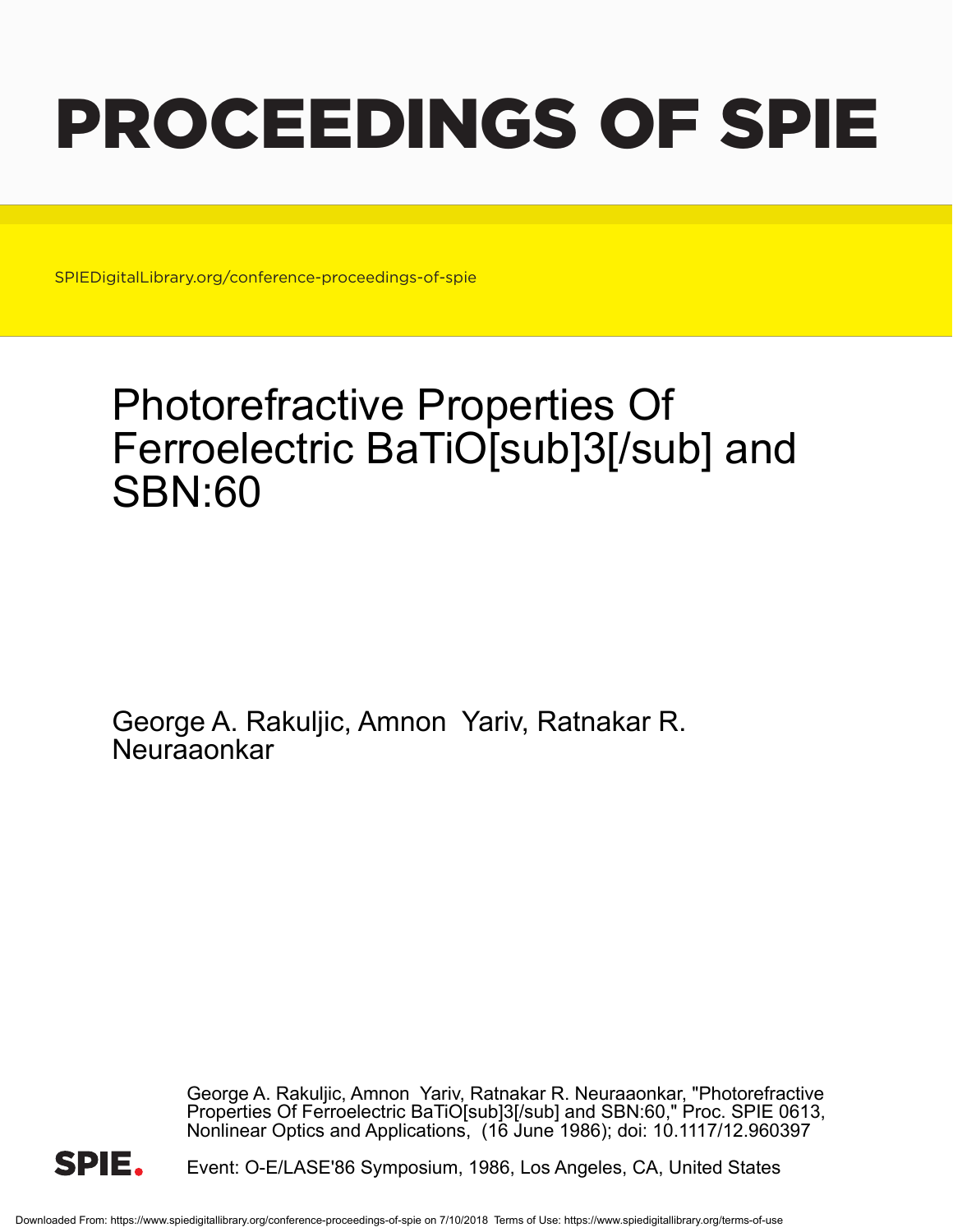Photorefractive properties of ferroelectric BaTiO<sub>3</sub> and SBN:60

#### George A. Rakuljic and Amnon Yariv George A. Rakuljic and Amnon Yariv

#### Department of Applied Physics, California Institute of Technology Department of Applied Physics, California Institute of Technology Pasadena, California 91125 Pasadena, California 91125

Ratnakar R. Neurgaonkar Ratnakar R. Neurgaonkar Science Center, Rockwell International Corporation. Science Center, Rockwell International Corporation-Thousand Oaks, California 91360 Thousand Oaks, California 91360

### Abstract Abstract

The results of theoretical and experimental studies of the photorefractive effect in two different classes of materials--perovskite BaTiO<sub>3</sub> and tungsten bronze SBN--have been examined. The interesting features of these measurements indicate that two -beam coupling examined. The interesting features of these measurements indicate that two-beam coupling coefficients, response times, and absorption coefficients enhanced significantly in doped coefficients, response times, and absorption coefficients enhanced significantly in doped crystals which appear to be suitable for future device concepts. A comparison of these crystals which appear to be suitable for future device concepts. <sup>A</sup>comparison of these materials showed that Ce-doped SBN:60 single crystals are superior to BaTiO<sub>3</sub> for use in photorefractive applications due to higher two -beam coupling, sensitivity, and overall photorefractive applications due to higher two-beam coupling, sensitivity, and overall flexibility of tungsten bronze crystals. flexibility of tungsten bronze crystals. The results of theoretical and experimental studies of the photorefractive effect in two different classes of materials--perovskite BaTiO<sub>3</sub> and tungsten bronze SBN--have been

#### Introduction Introduction

A given photorefractive material is considered useful for optical processing applica-A given photorefractive material is considered useful for optical processing applications such as phase conjugate optics if it possesses three important features: low response time, large coupling coefficient and high optical quality. Speed is necessary if the crystal is to be used in real -time applications, while large photorefractive coupling is crystal is to be used in real-time applications, while large photorefractive coupling is required for the construction of efficient devices. However, a crystal of poor optical required for the construction of efficient devices. However, a crystal of poor optical quality is of little practical importance, regardless of its speed and gain. Although a material is yet to be found which completely satisfies all three requirements, here we show how well BaTiO3, SBN:60, and SBN:Ce approximate these properties. how well BaTi0 3 , SEN:60, and SBN:Ce approximate these properties. tions such as phase conjugate optics if it possesses three important features: low response time, large coupling coefficient and high optical quality. Speed is necessary if the quality is of little practical importance, regardless of its speed and gain. Although <sup>a</sup> material is yet to be found which completely satisfies all three requirements, here we show

#### Material Properties Material Properties

Strontium barium niobate (SBN) belongs to a class of tungsten bronze ferroelectrics Strontium barium niobate (SEN) belongs to a class of tungsten bronze ferroelectrics which is pulled from a solid solution of alkaline earth niobates. The crystal is trans-which is pulled from a solid solution of alkaline earth niobates. The crystal is transparent and can be grown with a variety of ferroelectric and electrooptic properties depend-parent and can be grown with a variety of ferroelectric and electrooptic properties depending on the specific cation ratios introduced into the structure. In SBN the unit cell con-ing on the specific cation ratios introduced into the structure. In SEN the unit cell contains ten Nb06 octahedra with only five alkaline earth cations to fill ten interstitial sites.<sup>1,2,3</sup> The structure is thus incompletely filled which permits the addition of a wide range of dopants into the host crystal. The general formula for SBN is  $\texttt{Sr}_{\texttt{x}}\texttt{Ba}_{\texttt{1-x}}\texttt{Nb}_{\texttt{2}}\texttt{O}_6$  so that SBN:60 represents Sr<sub>.6</sub>Ba<sub>.4</sub>Nb<sub>2</sub>O<sub>6</sub>. tains ten NbO<sub>6</sub> octahedra with only five alkaline earth cations to fill ten interstitial sites.<sup>1,2,3</sup> The structure is thus incompletely filled which permits the addition of a wide

The point group symmetry of SBN at room temperature is 4mm which implies that its elec-The point group symmetry of SEN at room temperature is 4mm which implies that its electrooptic tensor is non-zero. The dominant electrooptic coefficient is  $r_{33}$  which ranges from 100 pm/V in SBN:25 to 1400 pm/V in SBN:75. SBN:75 would, therefore, appear to be the best photorefractive SBN crystal were it not for the fact that optical quality diminishes best photorefractive SEN crystal were it not for the fact that optical quality diminishes with increasing Sr concentration. Hence, SBN:60 was selected as the candidate SBN photore-with increasing Sr concentration. Hence, SEN:60 was selected as the candidate SEN photorefractive material on the basis of its high optical quality and moderately large electro-fractive material on the basis of its high optical quality and moderately large electrooptic coefficient. optic coefficient. trooptic tensor is non-zero. The dominant electrooptic coefficient is  $r_{\,3\,3}$  which ranges from 100 pm/V in SBN:25 to 1400 pm/V in SBN:75. SBN:75 would, therefore, appear to be the

Barium titanate has the prototype cubic perovskite structure above 120 °C. It transforms Barium titanate has the prototype cubic perovskite structure above 120°C. It transforms successively to three ferroelectric phases below 120 °C: first to 4mm tetragonal, then to successively to three ferroelectric phases below 120°C: first to 4mm tetragonal, then to mm orthorhombic at 5°C, and to a 3m trigonal phase, finally, below -90°C. Although BaTiO3 has the same point group symmetry at room temperature as SBN:60, its largest electrooptic has the same point group symmetry at room temperature as SEN:60, its largest electrooptic coefficient is  $r_{4,2}$ , whose value is approximately 1600 pm/V, rather than  $r_{3,3}$ . This means that in BaTiO $_3$  any intensity variations whose grating vectors are parallel to a crystal axis will not result in refractive index modulation. In order to obtain the large values of electrooptic coefficients in these crystals, they must, in practice be poled by first heating them above their Curie points and then allowing them to cool to room temperature heating them above their Curie points and then allowing them to cool to room temperature with applied DC electric fields on the order of 1-10 kV/cm. It has been observed that SBN:60 is significantly easier to pole than BaTiO $_3$  since the latter crystal will often be permanently damaged as its temperature approaches its Curie point or too high an electric field is applied. SBN:60 crystals, on the other hand, can sustain fields up to 10 kV/cm while its temperature can be varied to practically any value, regardless of the rate, with-while its temperature can be varied to practically any value, regardless of the rate, without fear of damaging the crystal. out fear of damaging the crystal. axis will not result in refractive index modulation. In order to obtain the large values of electrooptic coefficients in these crystals, they must, in practice be poled by first with applied DC electric fields on the order of 1-10 kV/cm. It has been observed that SEN:60 is significantly easier to pole than BaTi0 3 since the latter crystal will often be permanently damaged as its temperature approaches its Curie point or too high an electric

110 / SPIE Vol 613 Nonlinear Optics and Applications (1986) **/ 10 / SPIE Vol. 613 Nonlinear Optics and Applications (1986)**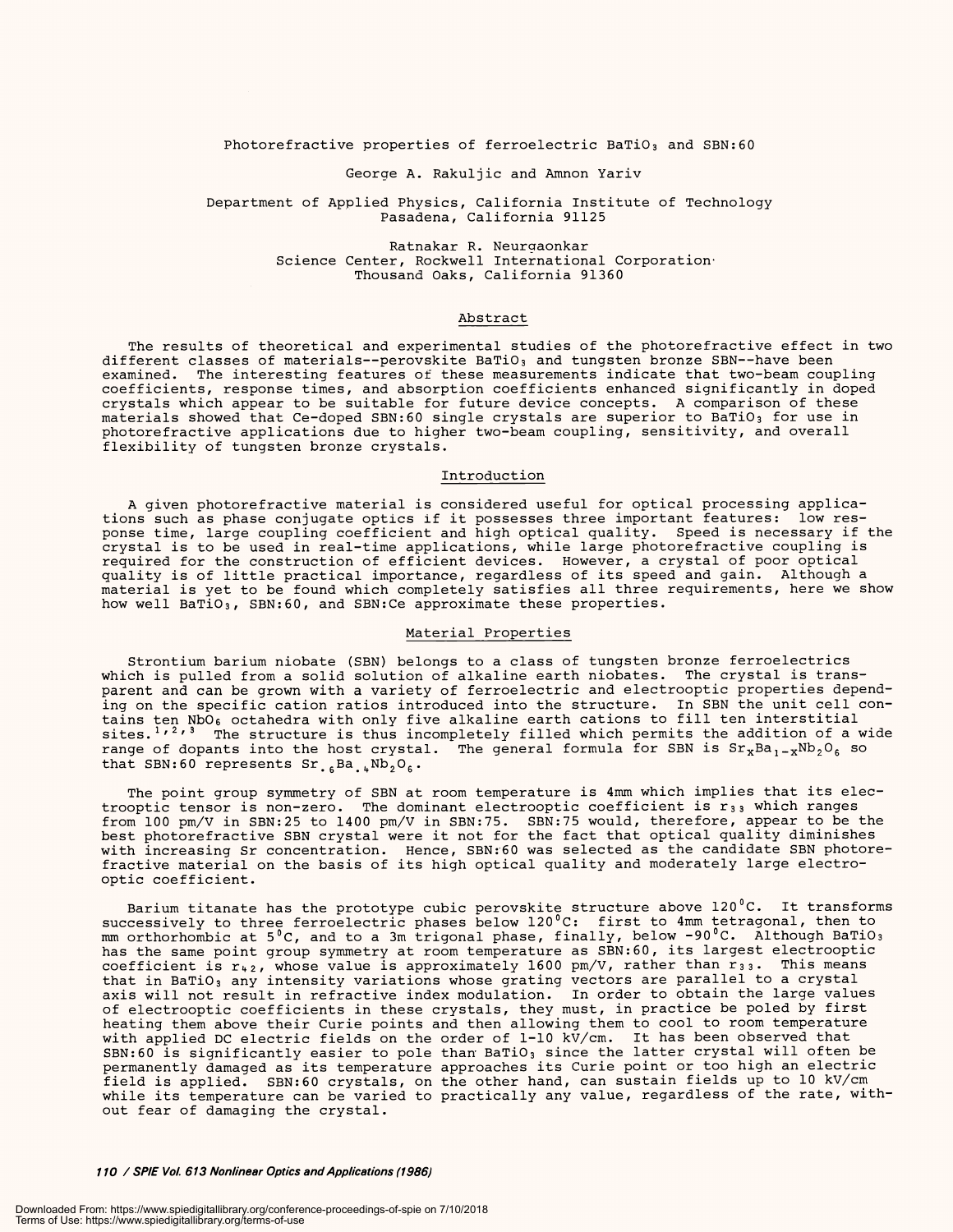#### Photorefractive Properties Photorefractive Properties

Single crystals of SBN:60 and SBN:Ce, grown at Rockwell International Corporation, and Single crystals of SEN:60 and SBN:Ce, grown at Rockwell International Corporation, and BaTiO<sub>3</sub>, obtained from Sanders Associates, Inc. were studied using the two-wave mixing experiment shown in Figure 1 to determine their effectiveness as photorefractive media. In experiment shown in Figure 1 to determine their effectiveness as photorefractive media. In Figure 1 beams 1 and 2 are plane waves which intersect in the crystal and thus form an<br>intensity interference pattern. Charge is excited by this periodic intensity distribution into the conduction band, where it migrates under the influence of diffusion and drift in into the conduction band, where it migrates under the influence of diffusion and drift in the internal electric field, and then preferentially recombines with traps in regions of the internal electric field, and then preferentially recombines with traps in regions of low irradiance. A periodic space charge is thus created which modulates the refractive low irradiance. A periodic space charge is thus created which modulates the refractive index via the electrooptic effect. This index grating, being out of phase with the inten-index via the electrooptic effect. This index grating, being out of phase with the intensity distribution, introduces an asymmetry that allows one beam to be amplified by con-<br>structive interference with light scattered by the grating, while the other beam is attenuated by destructive interference with diffracted light. This process is shown graphically uated by destructive interference with diffracted light. This process is shown graphically in Figure 2. in Figure 2. Figure 1 beams 1 and 2 are plane waves which intersect in the crystal and thus form an structive interference with light scattered by the grating, while the other beam is atten-



Figure 1. Experimental set -up for two -beam coupling experiments Figure 1. Experimental set-up for two-beam coupling experiments



Figure 2. The photorefractive mechanism. Two laser beams intersect, forming an interfer-Figure 2. The photorefractive mechanism. Two laser beams intersect, forming an interference pattern. Charge is excited where the intensity is large and migrates to regions of low intensity. The electric field associated with the resultant space charge operates through the electrooptic coefficients to produce a refractive index grating. through the electrooptic coefficients to produce a refractive index grating. SPIE Vol. 613 Nonlinear Optics and Applications (1986) / 111 **SPIE Vol. 613 Nonlinear Optics and Applications (1986) / <sup>111</sup>** ence pattern. Charge is excited where the intensity is large and migrates to regions of low intensity. The electric field associated with the resultant space charge operates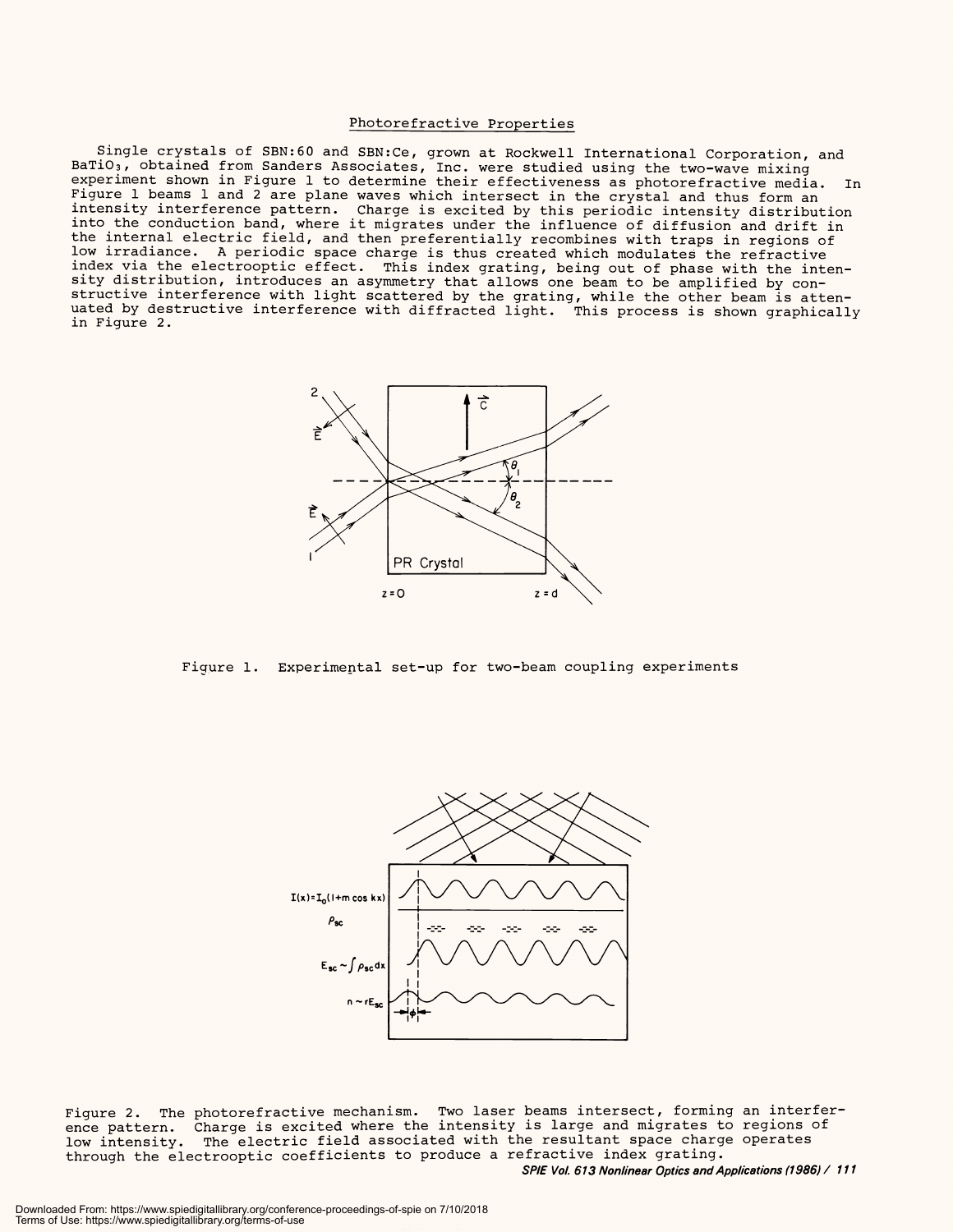Mathematically, this two-beam coupling may be described in the steady-state as follows:

$$
\cos\theta_1 \frac{dI_1}{dz} = \Gamma \frac{I_1 I_2}{I_1 + I_2} - \alpha I_1
$$

$$
\cos\theta_2 \frac{dI_2}{dz} = -\Gamma \frac{I_1 I_2}{I_1 + I_2} - \alpha I_2
$$

where I $_1$ , I $_2$  are the intensities of beam 1 and 2 inside the crystal, respectively,  $\Gamma$  is the two beam coupling coefficient and a is the absorption coefficient. The transient behavior two beam coupling coefficient and a is the absorption coefficient. The transient behavior is modeled by the following: is modeled by the following:

$$
I_{i}(z,t) = (1 - e^{-t/T}) I_{i}(z,t + \infty) + e^{-t/T} I_{i}(z,t = 0), \quad i = 1,2
$$

where T is a characteristic time constant and where T is a characteristic time constant and

$$
I_i(z,t + \infty) \equiv I_i(z).
$$

By measuring the four intensities I1(0), I2(0), I1(d), and I2(d), both in the steady-state and as a function of time, the two-beam coupling coefficient  $\Gamma$  and the response time  $\tau$  can, therefore, be obtained from the above equations. therefore, be obtained from the above equations.

Figures 3, 4, and 5 show the absorption spectra of SBN:60, SBN:Ce, and BaTiO3, respectively. Several interesting observations can be made. For one, the band edge shifts from 400 nm in SBN:60 to 430 nm in SBN:Ce, while in BaTiO3, a distinct band edge is not identifiable due to, presumably, the presence of a large Urbach tail." Secondly, although the SBN:60 sample was not intentionally doped, there are signs of deep level impurities evidenced by perturbations in the spectrum near 550 nm. In the spectrum of BaTiO<sub>3</sub> at 550 nm and, to a lesser extent, near 620 nm similar observations can also be made. Finally, from and, to a lesser extent, near 620 nm similar observations can also be made. Finally, from Figure 4 is seen that the addition of cerium into SBN results in a crystal with a spectrum Figure 4 is seen that the addition of cerium into SBN results in a crystal with a spectrum that is rather featureless with a broad deep level centered at 480 nm. that is rather featureless with a broad deep level centered at 480 nm. Figures 3, 4, and 5 show the absorption spectra of SEN: 60, SBN:Ce, and BaTiOs, respectively. Several interesting observations can be made. For one, the band edge shifts from 400 nm in SBN:60 to 430 nm in SBN:Ce, while in BaTiO<sub>3</sub>, a distinct band edge is not identifiable due to, presumably, the presence of a large Urbach tail. $^\ast$   $\,$  Secondly, although the  $\,$ SBN:60 sample was not intentionally doped, there are signs of deep level impurities evidenced by perturbations in the spectrum near 550 nm. In the spectrum of BaTiO $_3$  at 550 nm



Figure 3. Absorption spectra of SBN:60 Figure 3. Absorption spectra of SBN:60

112 / SPIE Vol. 613 Nonlinear Optics and Applications (1986) **/ 12 / SPIE Vol. 613 Nonlinear Optics and Applications (1986)**

Downloaded From: https://www.spiedigitallibrary.org/conference-proceedings-of-spie on 7/10/2018 Terms of Use: https://www.spiedigitallibrary.org/terms-of-use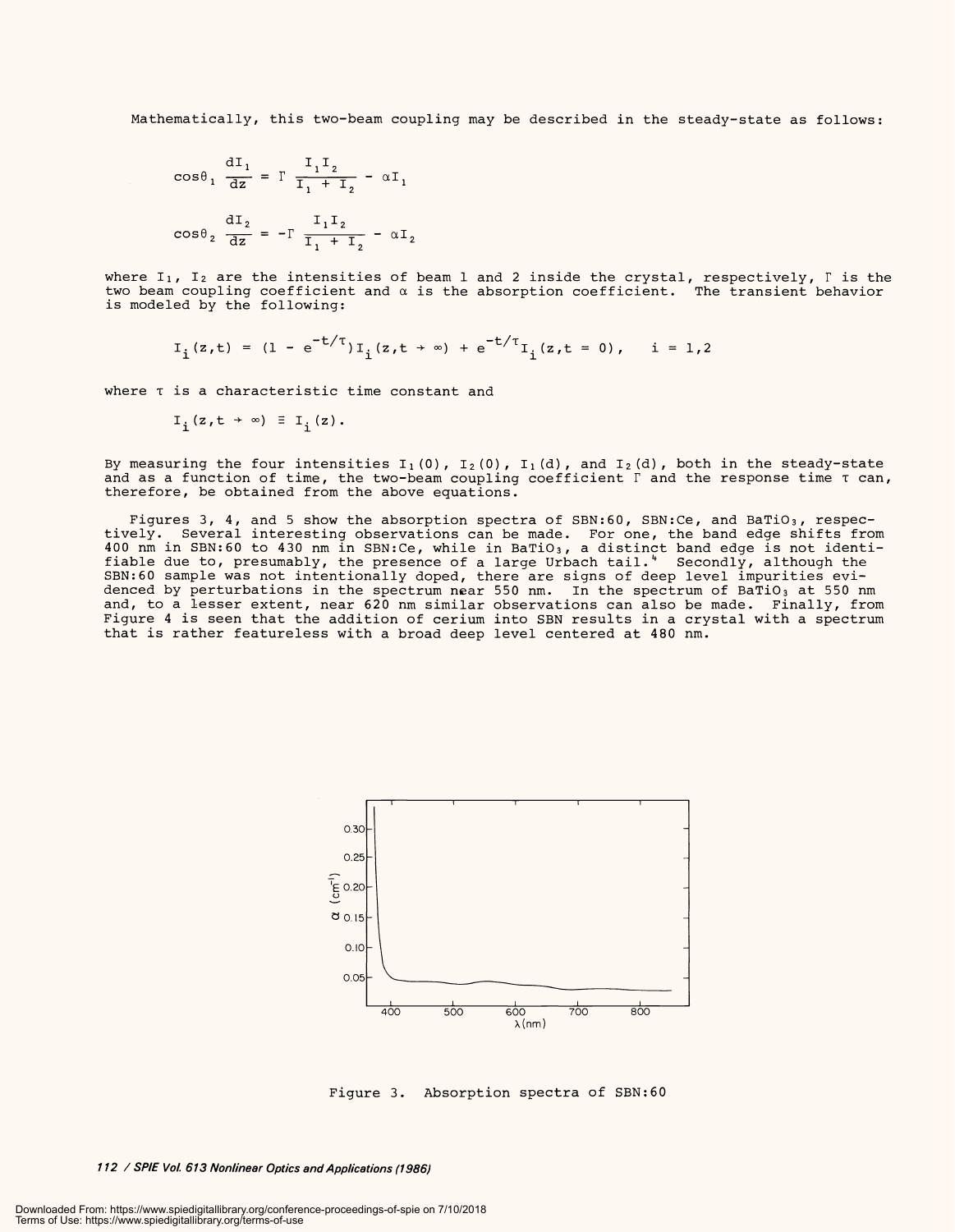

Figure 4. Absorption spectra of SBN:Ce Figure 4. Absorption spectra of SBN:Ce



Figure 5. Absorption spectra of BaTiO3 Figure 5. Absorption spectra of BaTiOs

SPIE Voi 613 Nonlinear Optics and Applications (1986) / 113 **SPIE Vol. 613 Nonlinear Optics and Applications (1986) / <sup>113</sup>**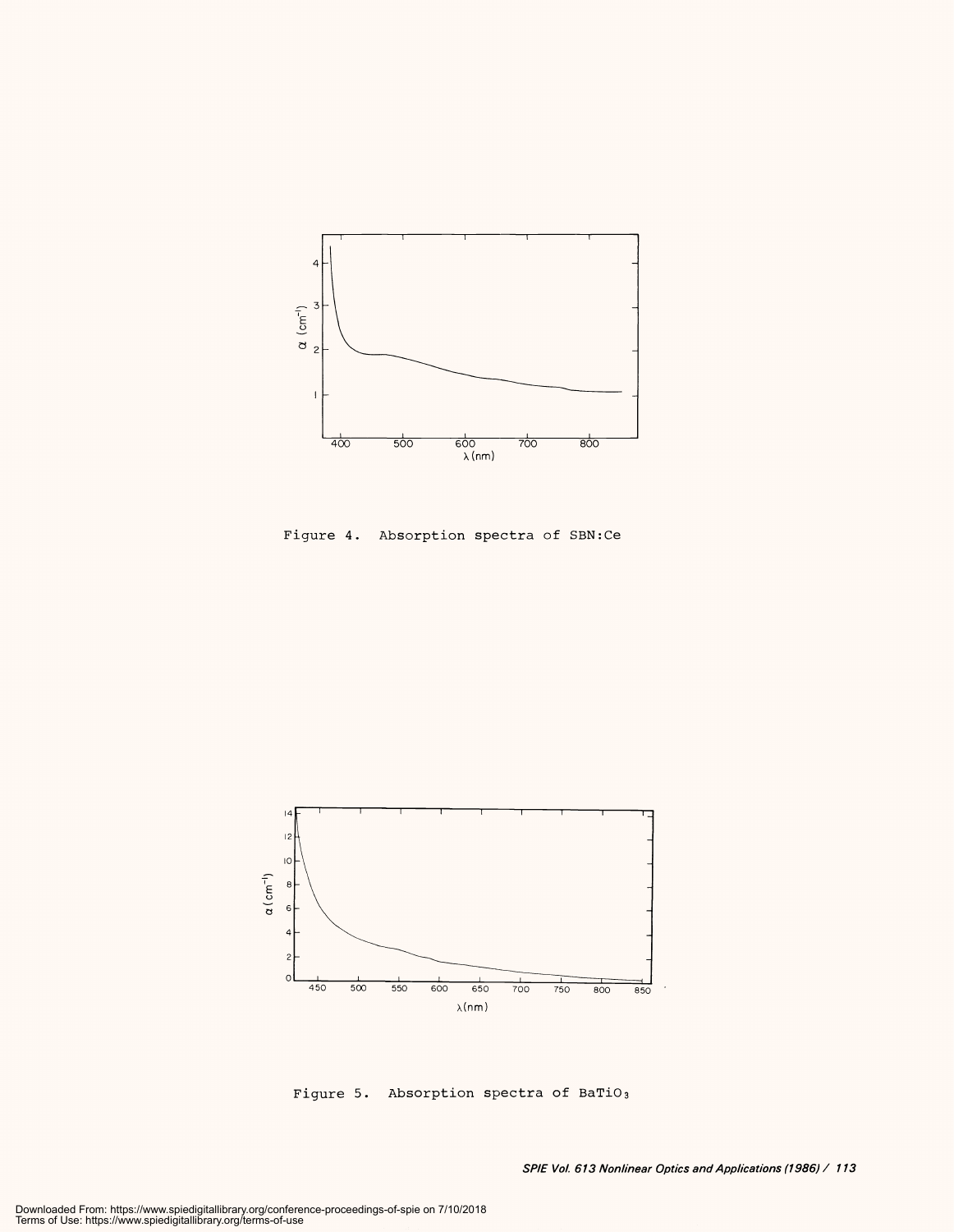First principle calculations using the band transport model' can be used to derive expressions for  $\mathbb F$  and  $\tau$ . Solutions to the photorefractive equations developed most fully by Kukhtarev $^{\circ}$ ,'," show that  $\Gamma$  and  $\tau$  can be represented functionally as follows: First principle calculations using the band transport model $^5$  can be used to derive expressions for  $\Gamma$  and  $\tau$ . Solutions to the photorefractive equations developed most fully by Kukhtarev  $\prime\prime$  '  $\prime\prime$  show that  $\Gamma$  and  $\tau$  can be represented functionally as follows:

 $\Gamma = \Gamma(k_{\alpha}, E_{\alpha}, \lambda, T; r, N_{\text{n}}, N_{\lambda}, \varepsilon, n)$ 

 $\tau = \tau(k_{\alpha}, E_{\alpha}, \lambda, T, I_{\alpha}; s, \gamma_{R}, \mu, N_{\alpha}, N_{R}, \epsilon)$ 

where the experimentally controlled variables are where the experimentally controlled variables are

 $k_{\alpha}$  = grating wave number

- $\mathbb{E}_{\substack{\sim}}$  = applied field (normal to grating planes)
- $\lambda$  = wavelength of incident light
- T = temperature T = temperature
- $I_{\overline{O}}$  = total irradiance

while the material parameters are while the material parameters are

- r = effective electrooptic coefficient <sup>r</sup>= effective electrooptic coefficient
- s = photoionization cross section <sup>s</sup>= photoionization cross-section
- $\gamma_{\rm R}^{\phantom{\dag}}$  = two-body recombination rate
- $\mu$  = mobility
- N<sub>n</sub> = number of donors under dark conditions
- $N_a$  = number of traps under dark conditions
- $\varepsilon$  = static dielectric constant
- n = background refractive index <sup>n</sup>= background refractive index

These equations were applied to cerium doped SBN( $10^{\,1\,8}\rm\,cm^{-3}$  Ce atoms) and the theoretical results obtained are displayed in Figures 6 -9. results obtained are displayed in Figures 6-9.



Figure 6: Response time vs. grating wavelength at I<sub>O</sub> =  $1$ W/cm<sup>2</sup> and  $\lambda$  = 0.5145 µm

Figure 6 gives the actual response times as a function of grating wavelength for the three crystals along with the theoretical curve for SBN:Ce while Figure 7 displays the corresponding two-beam coupling coefficients. Although BaTiO3 is currently the fastest material of the three, it is significantly less photorefractive than SBN:Ce. Therefore, a method was sought for SBN:Ce in which coupling strength could be traded for speed in order to was sought for SBN:Ce in which coupling strength could be traded for speed in order to Figure 6 gives the actual response times as a function of grating wavelength for the three crystals along with the theoretical curve for SBN:Ce while Figure 7 displays the corresponding two-beam coupling coefficients. Although BaTiO<sub>3</sub> is currently the fastest material of the three, it is significantly less photorefractive than SBN:Ce. Therefore, a method

114 / SPIE Vol 613 Nonlinear Optics and Applications (1986) **114 / SPIE Vol. 613 Nonlinear Optics and Applications (1986)**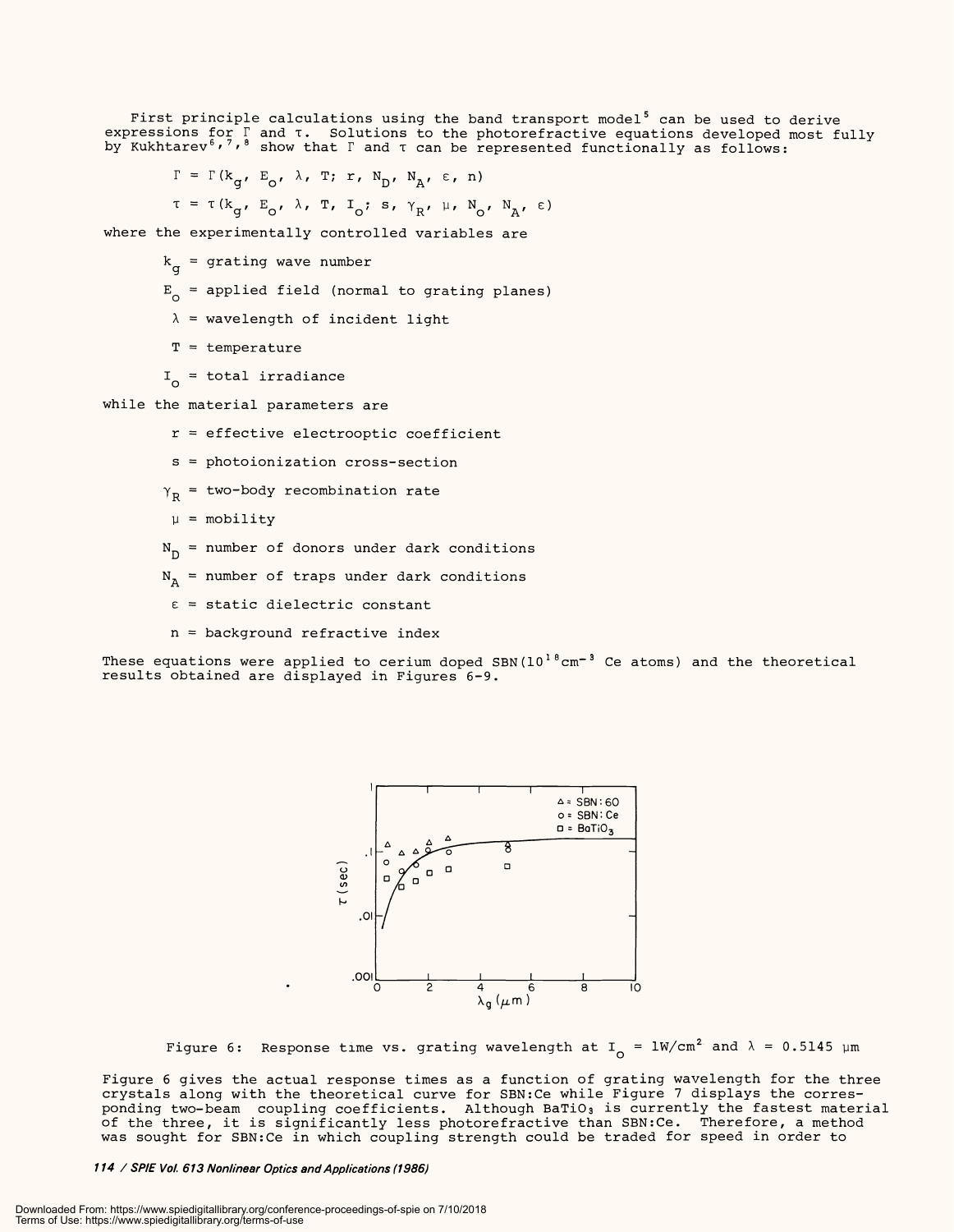produce a crystal with a 1 msec response time at lW/cm $^2$  irradiance while still keeping  $\Gamma$ produce a crystal with a l msec response time at lW/cm<sup>2</sup> irradiance while still keeping  $\Gamma$ <br>greater than 1 cm<sup>-1</sup>.



```
Figure 7.  Coupling coefficient vs. grating wavelength for \texttt{E}_{\mathsf{O}} = OV/cm and \lambda = 0.514 \mum
```
Such a scheme was proposed in Reference 9 which suggested that Γ and τ could be modified<br>as indicated in Figures 8 and 9 by varying the trap density N<sub>A</sub> through reduction and oxidation treatments. In principle, if in SBN:CE N<sub>A</sub> could be reduced from its current value of  $10^{16}$  cm<sup>-3</sup> to 5 x  $10^{14}$  cm<sup>-3</sup>, the crystal would then possess a coupling coefficient of 2 cm-1 with a response time of only 0.001 sec. Therefore, an effort was undertaken in which the SBN:Ce sample was heated to temperatures ranging from 300°C to 800°C for various lengths of time in atmospheres of differing oxygen partial pressures and then quickly cooled to room temperature at which point the crystal would be repoled, its absorption spectrum taken, and finally, its photorefractive properties measured. Such a scheme was proposed in Reference 9 which suggested that  $\Gamma$  and  $\tau$  could be modified<br>as indicated in Figures 8 and 9 by varying the trap density  $N_A$  through reduction and oxida-<br>tion treatments. In principle, i



Figure 8. Coupling coefficient vs. trap density Figure 8. Coupling coefficient vs. trap density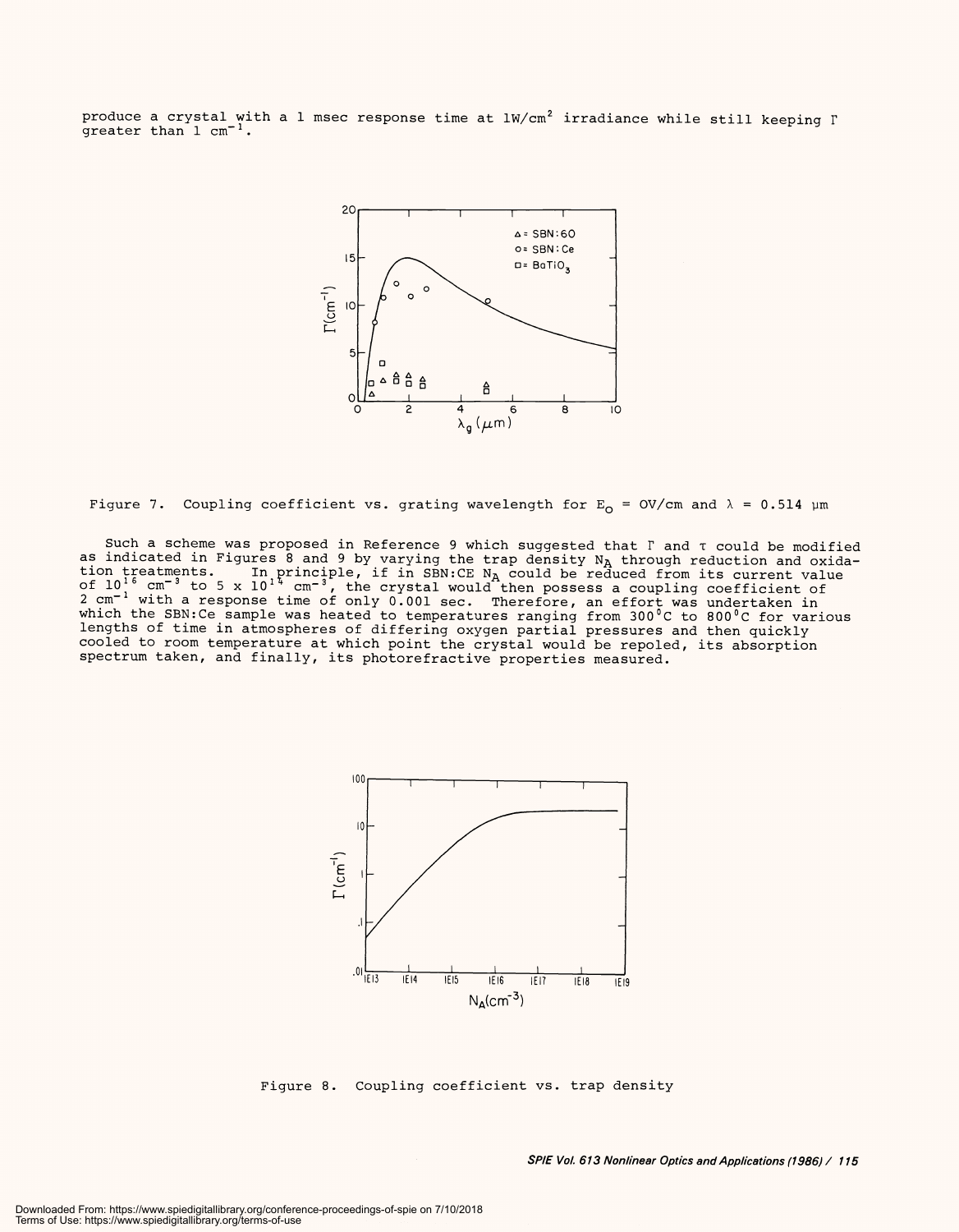

Figure 10. Response time vs. trap density at I<sub>o</sub> =  $1$ W/cm $^2$ 

After performing this exercise many times we first observed that the SBN:Ce crystal was After performing this exercise many times we first observed that the SBN:Ce crystal was never irreversibly damaged by this treatment which is a significant result since BaTiO3 would often crack when subjected to the same process. Secondly, we were able to show that would often crack when subjected to the same process. Secondly, we were able to show that the two-beam coupling coefficient can be controlled with the heat treatment technique. In<br>fact, values of 『 ranging from less than 0.1 cm<sup>-1</sup> to 15 cm<sup>-1</sup> were measured in treated SBN:Ce. However, unfortunately, the desired decrease in response time was never witnessed SBN:Ce. However, unfortunately, the desired decrease in response time was never witnessed regardless of the specifics of the oxidation and reduction technique. Rather, T remained regardless of the specifics of the oxidation and reduction technique. Rather, T remained unchanged at its typical value of 100 msec at lW/cm $^2$  irradiance. As of yet, we have no satisfactory explanation for this behavior, but we do believe this result may bring some satisfactory explanation for this behavior, but we do believe this result may bring some further insight into the photorefractive mechanism in SBN:Ce. further insight into the photorefractive mechanism in SBN:Ce. fact, values of  $\Gamma$  ranging from less than 0.1 cm $^{-1}$  to 15 cm $^{-1}$  were measured in treated

BaTiO3 crystals were also subjected to this treatment in the hope of increasing its BaTiOs crystals were also subjected to this treatment in the hope of increasing its speed. As was the case for SBN:Ce, only the two beam coupling coefficient was affected by speed. As was the case for SBN:Ce, only the two beam coupling coefficient was affected by the oxidation and reduction process. The response time remained virtually unchanged. the oxidation and reduction process. The response time remained virtually unchanged.

Although cerium is apparently an important photorefractive species for SBN:Ce, the Although cerium is apparently an important photorefractive species for SBNrCe, the active impurity or impurities in SBN:60 and BaTiO $_3$  remain unknown. As an attempt to discover these elements, an analysis was performed by nuclear activation of SBN:60, SBN:Ce, cover these elements, an analysis was performed by nuclear activation of SEN:60, SBN:Ce, and BaTiO3. Table 1 shows the results. Since undoped SBN:60 is photorefractive, while and BaTiOs- Table 1 shows the results. Since undoped SEN:60 is photorefractive, while containing only trace quantities of cerium, we much conclude that Ce is not the only photorefractive species for SBN:60. In fact, Table 1 indicates that there are significant refractive species for SEN:60. In fact, Table 1 indicates that there are significant amounts of Fe, Ni, Mo, and Ta impurities present in the undoped SBN:60 crystal, and Fe and Ni, for example are known to be effective photorefractive centers in LiNbO $_3$ .' $^{\circ}$  In BaTiO $_3$ we similarly see large quantities of iron along with considerable Sr content. Since we similarly see large quantities of iron along with considerable Sr content. Since strontium has not yet been directly associated with the photorefractive effect, we attri-strontium has not yet been directly associated with the photorefractive effect, we attribute the activity in BaTiO $_3$  to iron. Further studies in the response of BaTiO $_3$  versus iron concentration, however, are needed to verify this claim. concentration, however, are needed to verify this claim. amounts of Fe, Ni, Mo, and Ta impurities present in the undoped SEN:60 crystal, and Fe and Ni, for example are known to be effective photorefractive centers in LiNbO $_3\centerdot$   $^{\prime}$   $\,$  In BaTiO $_3$ 

#### Comparison of Photorefractive SBN:60, SBN:Ce, and BaTiO3

In order to decide if a given crystal is a useful photorefractive material, several cri-In order to decide if a given crystal is a useful photorefractive material, several criteria must first be defined on which to base the evaluation. The optical quality of the teria must first be defined on which to base the evaluation. The optical quality of the material is usually the property given most attention to initially. A crystal with stria-material is usually the property given most attention to initially. A crystal with striations, defects, or other imperfections, for example, will not find much practical use in tions, defects, or other imperfections, for example, will not find much practical use in an optical system. The optical quality of each of the three crystals we considered was an optical system. The optical quality of each of the three crystals we considered was excellent. Both of the SBN crystals were striation -free and their optical quality was excellent. Both of the SEN crystals were striation-free and their optical quality was independent of whether the crystal was poled or not. However, high optical quality in independent of whether the crystal was poled or not. However, high optical quality in BaTiO3 was only observed when the crystal was fully poled -- partial depoling by a laser BaTiOs was only observed when the crystal was fully poled partial depoling by a laser beam, for example, would dramatically decrease its optical clarity. Therefore, on the beam, for example, would dramatically decrease its optical clarity. Therefore, on the basis of optical quality all three crystals were similar with the only exception that the basis of optical quality all three crystals were similar with the only exception that the SBN crystals are better suited for high -power laser applications. SEN crystals are better suited for high-power laser applications.

Since the two -beam coupling coefficient r directly describes the magnitude of the photo - Since the two-beam coupling coefficient T directly describes the magnitude of the photorefractive effect in a crystal, r can be used directly as a quantity with which to compare photorefractive materials. A crystal with a coupling coefficient less than  $1$  cm $^{-1}$  is considered weakly photorefractive, while one with  $1\,$  cm $^{-1}\,$  <  $\Gamma$  <  $10\,$  cm $^{-1}\,$  is rated moderately refractive effect in a crystal, T can be used directly as <sup>a</sup>quantity with which to compare photorefractive materials. A crystal with a coupling coefficient less than l cm<sup>-1</sup> is con-<br>sidered weakly photorefractive, while one with 1 cm<sup>-1</sup> < T < 10 cm<sup>-1</sup> is rated moderately

116 / SPIE Vol 613 Nonlinear Optics and Applications (1986) **/ 16 / SPIE Vol. 613 Nonlinear Optics and Applications (1986)**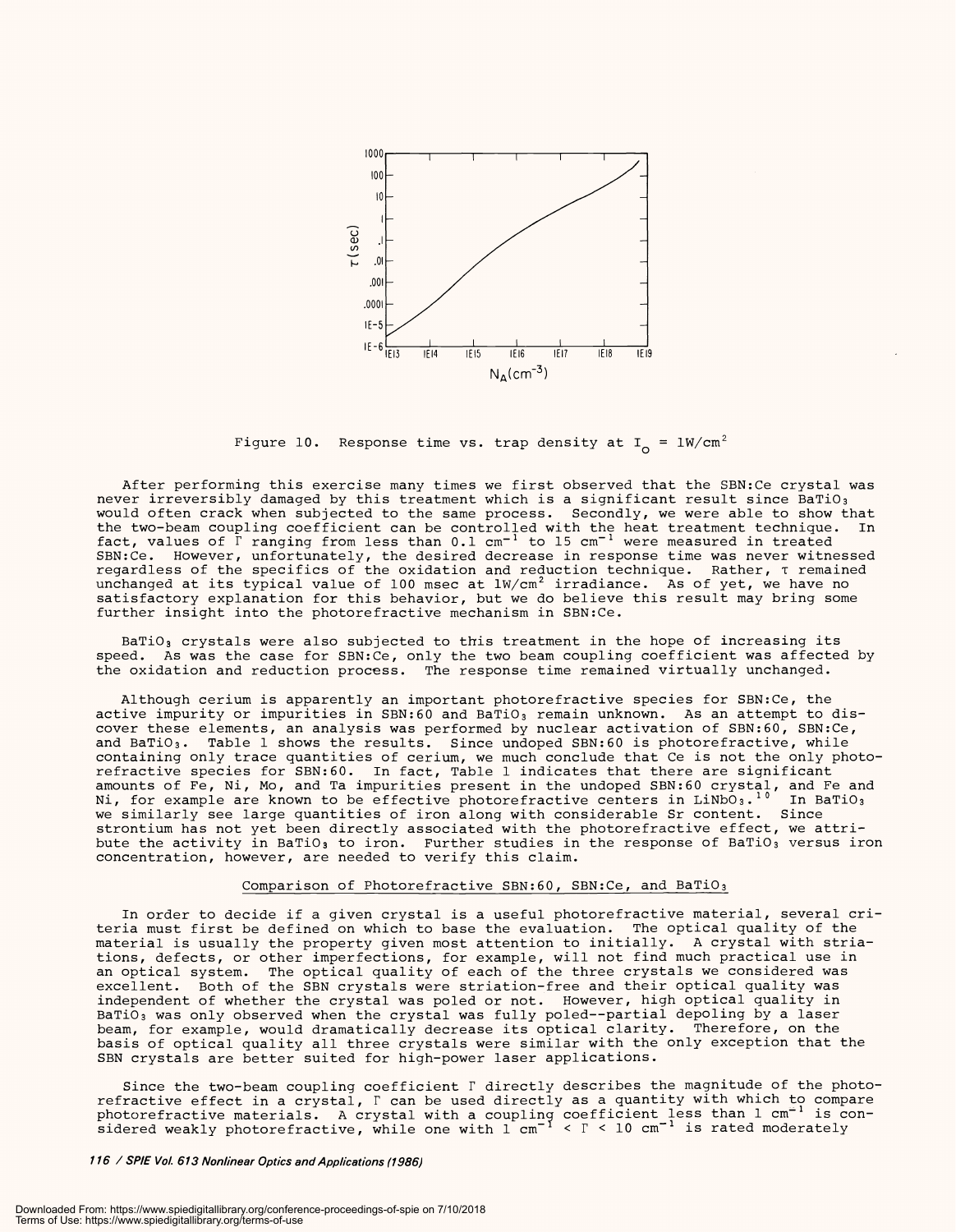photorefractive. Crystals whose coupling coefficients are greater than 10 cm<sup>-1</sup> are labeled very photorefractive. very photorefractive.

| Elements |                                  |                                 |                                 |
|----------|----------------------------------|---------------------------------|---------------------------------|
| & Units  | Bario <sub>3</sub>               | SBN:60                          | SBN:Ce                          |
| PPM<br>U | 0.1<br>$\overline{\phantom{0}}$  | 0.1<br>$\overline{\phantom{0}}$ | 0.1<br>$\,<\,$                  |
| TH PPM   | 0.2<br>$\overline{\phantom{a}}$  | 0.3<br>$\overline{\phantom{0}}$ | 0.2<br>$\overline{\phantom{a}}$ |
| NA PPM   | < 30.0                           | 30.0                            | 30.0<br>$\,<\,$                 |
| SC PPM   | 1.2                              | 0.04                            | 0.03                            |
| CR PPM   | 5.0<br>$\overline{\phantom{0}}$  | 5.0<br>$\lt$                    | 5.0<br>$\overline{\phantom{0}}$ |
|          |                                  |                                 |                                 |
| FE %     | 0.040                            | 0.029                           | 0.014                           |
| CO PPM   | 0.2                              | 0.3                             | 0.3                             |
| NI PPM   | < 50.0                           | 50.0                            | 50.0                            |
| ZN PPM   | $5.0$                            | 7.0                             | 5.0                             |
| AS PPM   | 1.0<br>$\lt$                     | 1.0<br>$\lt$                    | 1.0<br>$\,<\,$                  |
|          |                                  |                                 |                                 |
| SE PPM   | < 10.0                           | 5.0<br>$\overline{\phantom{a}}$ | 5.0<br>$\,<\,$                  |
| BR PPM   | 0.5<br>$\lt$                     | 0.5<br>$\overline{\phantom{0}}$ | 0.5<br>$\overline{\phantom{0}}$ |
| MO PPM   | 2.0<br>$\overline{\phantom{0}}$  | 11.0                            | 4.0                             |
| SB PPM   | 0.7                              | 0.5                             | 0.5                             |
| CS PPM   | 1.0<br>$\overline{\phantom{0}}$  | 0.2<br>$\prec$                  | 0.2<br>$\prec$                  |
| BA PPM   | 540000.0                         | 160000.0                        | 150000.0                        |
| LA PPM   | 0.4                              | 0.2                             | 1.0                             |
| HF PPM   | 1.0<br>$\overline{\phantom{0}}$  | 0.2<br>$\lt$                    | 0.2<br>$\lt$                    |
| TA PPM   | $\prec$<br>0.5                   | 12.0                            | 13.0                            |
| PPM<br>W | $\overline{\phantom{a}}$<br>3.0  | 3.0<br>$\overline{\phantom{0}}$ | 1.0                             |
|          |                                  |                                 |                                 |
| AU PPB   | 5.0<br>$\overline{\phantom{0}}$  | 5.0<br>$\overline{\phantom{0}}$ | 5.0                             |
| CE PPM   | 2.0                              | 1.0<br>$\,<\,$                  | 47.0                            |
| ND PPM   | INTERFER                         | INTERFER                        | INTERFER                        |
| SM PPM   | 0.05                             | 0.01                            | 0.32                            |
| EU PPM   | 0.05<br>$\lt$                    | 0.07                            | 0.10                            |
| TB PPM   | 0.1<br>$\,<\,$                   | 0.1<br>$\lt$                    | 0.1<br>$\lt$                    |
| YB PPM   | 0.50<br>$\overline{\phantom{a}}$ | 0.05<br>$\,<\,$                 | 0.05                            |
| LU PPM   | 0.06<br>$\lt$                    | 0.01<br>$\,<$                   | 0.01<br>$\lt$                   |
| SR PPM   | 900.0                            | 148000.0                        | 135000.0                        |
| RB PPM   | 5.0<br>$\lt$                     | 5.0<br>$\,<\,$                  | 5.0<br>$\,<\,$                  |
|          |                                  |                                 |                                 |
|          |                                  |                                 |                                 |

Table 1. Elemental Analysis by Weight of BaTiO3, SBN:60 and SBN:Ce Table 1. Elemental Analysis by Weight of BaTiOs, SBN:60 and SBNrCe

Using these definitions as a criterion for evaluation, we see that while both SBN:60 and BaTiO3 are moderately photorefractive, the SBN:Ce sample, whose coupling coefficient approaches 15  $\mathrm{cm}^{-1}$ , is considered very photorefractive. On the basis of this criterion, therefore, SBN:Ce is the best photorefractive material of the three. therefore, SBNrCe is the best photorefractive material of the three. Using these definitions as a criterion for evaluation, we see that while both SENr60 and BaTiO $_3$  are moderately photorefractive, the SBN:Ce sample, whose coupling coefficient approaches 15 cm $^{-1}$ , is considered very photorefractive. On the basis of this criterion,

In order to use a given crystal in a high -speed optical system, its response time needs In order to use a given crystal in a high-speed optical system, its response time needs to be sufficiently short. Therefore, using  $\tau$ , the photorefractive response time, we see that BaTiO $_3$  is better suited for high-speed applications than are SBN:Ce and SBN:60, although SBN:Ce is only a factor of 2 to 3 slower. although SBNrCe is only a factor of 2 to 3 slower.

A difficulty arises when, as in our case, crystals with different coupling coefficients <sup>A</sup>difficulty arises when, as in our case, crystals with different coupling coefficients and response times need to be compared. In systems using the transient response of a and response times need to be compared. In systems using the transient response of <sup>a</sup> photorefractive material it is possible that a slow crystal with a large  $\Gamma$  may, in fact, exhibit higher coupling in a given unit of time than a crystal with a fast response but<br>small F. Therefore, the two-beam coupling sensitivity S<sub>2</sub> was defined. It is given by <code>small F. Therefore, the two-beam coupling sensitivity S $_2$  was defined. It is given by</code>

$$
S_2 = \frac{e^{(\Gamma - \alpha) \cdot (1 \text{ cm})}}{I_0^{\tau}}
$$

Physically, it describes how much coupling a given crystal of unit length will provide when Physically, it describes how much coupling a given crystal of unit length will provide when irradiated with a finite amount of energy. irradiated with a finite amount of energy.

On the basis of this criterion we obtain the following values of two -beam coupling sen-On the basis of this criterion we obtain the following values of two-beam coupling sensitivity for the three crystals considered: sitivity for the three crystals consideredr